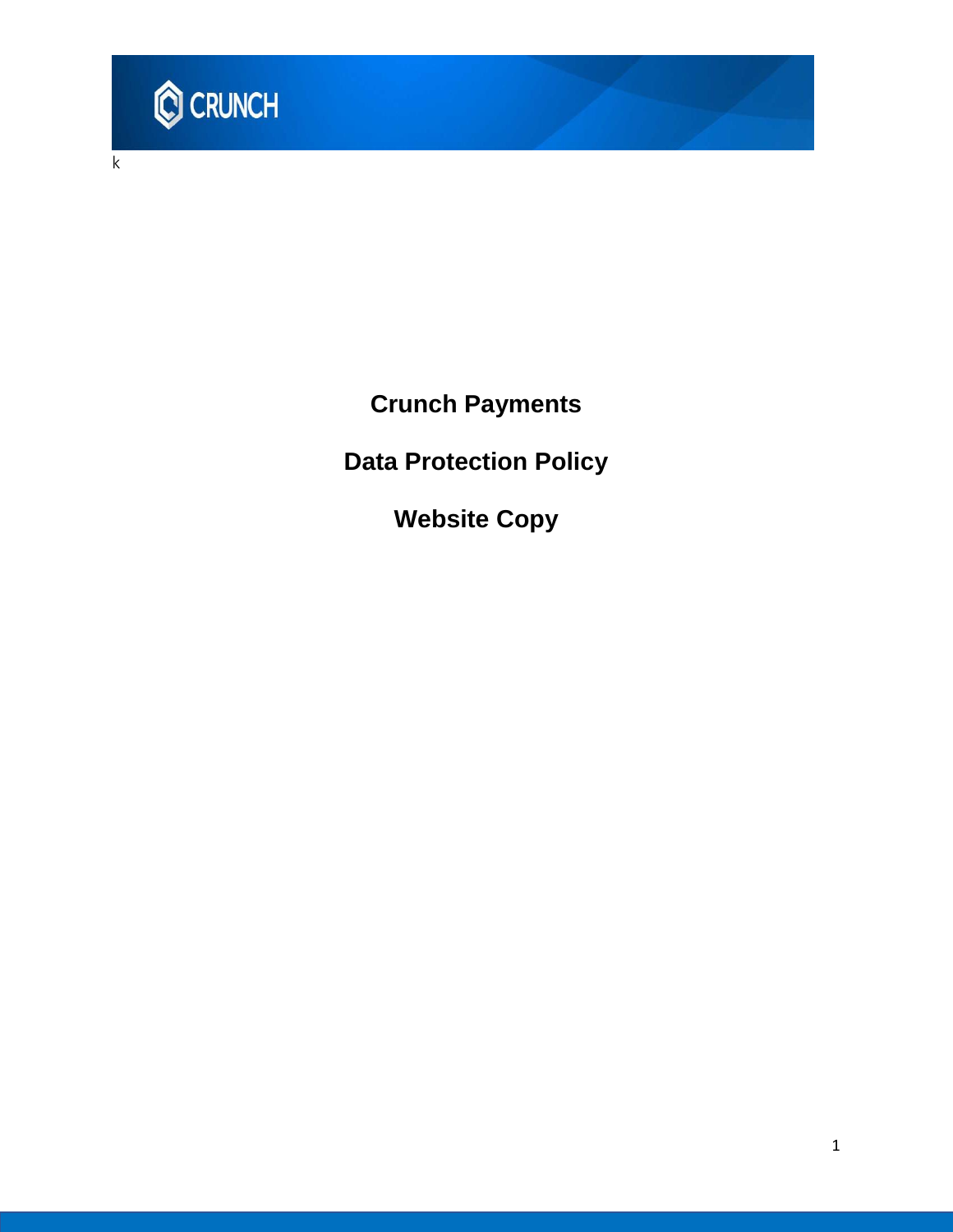

#### **1. Policy Statement**

This policy covers Crunch Payments Pre paid Card products including the Accelovate Card Program.

The Data Protection Act arose following concerns that the availability and ease of manipulation of personal information within computer systems was threatening the privacy of individuals.

In UK the Data protection Act 1998 was enacted into law in the UK, transposing Directive 95/46/EC of the European Parliament and the Council of the 24th October 1995 on the protection of individuals with regard to the processing of personal data and on the free movement of such data. This was subsequently modified by the UK Data Protection (Amendment) Act 2003 and superseded by the General Data Protection Regulation (GDPR) which came into force on the 24<sup>th</sup> May 2018. This Regulation will be transposed into the local legislation of member states of the European Union.

Crunch Payments has a duty to ensure compliance with all relevant provisions of the GDPR.

The Regulations set out the rules for the processing, keeping and distribution of personal information and apply to paper records in a *relevant filing system* and computer records. *Relevant Filing System* is one where the records are structured, either by reference to individuals or by reference to criteria relating to individuals, so that "specific information relating to a particular individual is readily accessible".

The types of personal data that Crunch may be required to handle include information about current, past and prospective suppliers, cardholders, employees and others that we communicate with. The personal data, which can be stored in a wide range of formats, is subject to legal safeguards specified in GDPR and other regulations.

The Regulations give individuals certain rights to review data held about them and to have inaccurate data corrected or deleted and a right to be forgotten whilst requiring those who record and use personal information (either manual or computer records) to be open about that use and to follow sound and proper practices.

Crunch handles information of a personal nature and as is registered with the respective Data Protection authorities in the UK, which requires putting in place policies to ensure compliance with the legislation. This Policy has been designed for this purpose. Data users are obliged to comply with this policy when processing personal data on our behalf. Any breach of this policy may result in disciplinary action.

Crunch is registered with the Information Commissioners Office "ICO" for the purpose of Data Protection.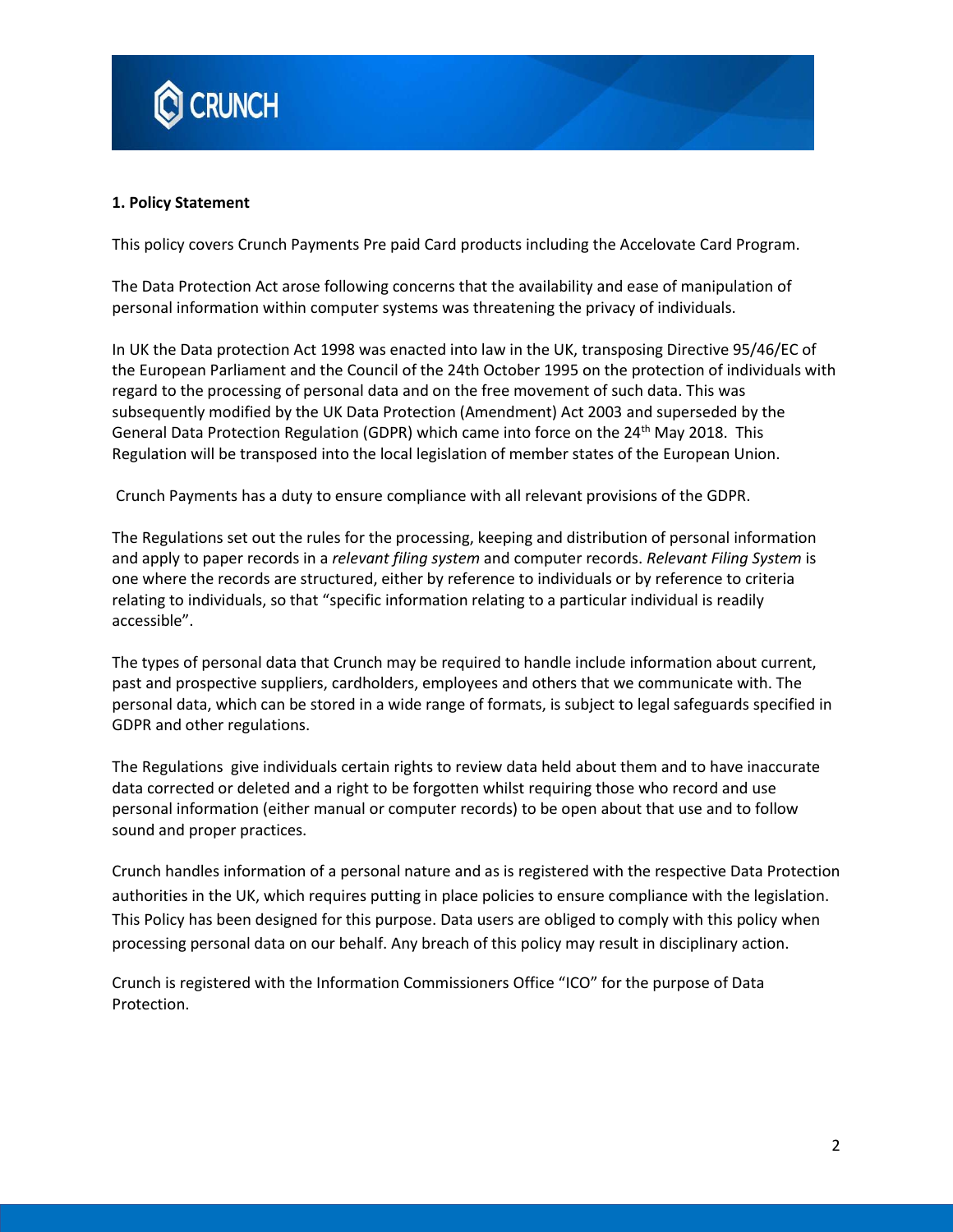

#### **2. Definition of Data Protection Terms**

**Controller;** the natural or legal person, public authority, agency or other body which, alone or jointly with others, determines the purposes and means of the processing of personal data; where the purposes and means of such processing are determined by Union or Member State law, the controller or the specific criteria for its nomination may be provided for by Union or Member State law;

**Data Subject;** an identifiable natural person who can be identified, directly or indirectly, in particular by reference to an identifier such as a name, an identification number, location data, an online identifier or to one or more factors specific to the physical, physiological, genetic, mental, economic, cultural or social identity of that natural person;

**Data Users;** our employees, agents or representatives whose work involves processing personal data;

**GDPR;** Regulation (EU) 2016/679 of the European Parliament and of the Council, (the General Data Protection Regulation);

**Personal Data;** means any information relating to an identified or identifiable natural person ('data subject'); an identifiable natural person is one who can be identified, directly or indirectly, in particular by reference to an identifier such as a name, an identification number, location data, an online identifier or to one or more factors specific to the physical, physiological, genetic, mental, economic, cultural or social identity of that natural person;

**Processing;** any operation or set of operations which is performed on personal data or on sets of personal data, whether or not by automated means, such as collection, recording, organisation, structuring, storage, adaptation or alteration, retrieval, consultation, use, disclosure by transmission, dissemination or otherwise making available, alignment or combination, restriction, erasure or destruction;

**Processor;** a natural or legal person, public authority, agency or other body which processes personal data on behalf of the controller;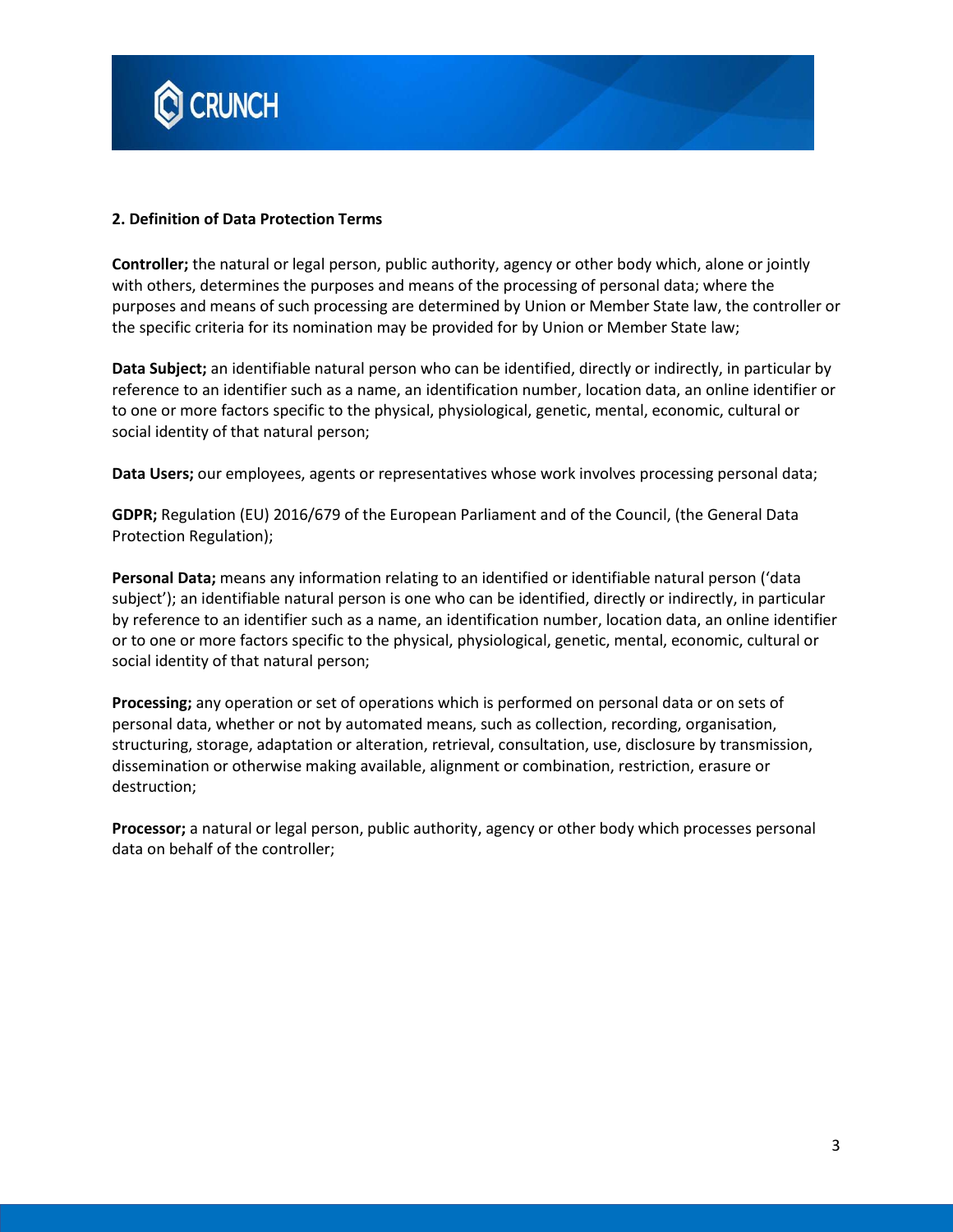

#### **3. Policy Scope**

#### **Data Protection Principles**

Whosoever is employed by Crunch, including relevant outsourced service providers, and who processes personal data must comply with the following principles as set out in the GDPR and which must form part of good information handling practice.

In accordance with the requirements of GDPR, personal data shall be:

- processed lawfully, fairly and in a transparent manner in relation to the data subject ('lawfulness, fairness and transparency');
- collected for specified, explicit and legitimate purposes and not further processed in a manner that is incompatible with those purposes;
- adequate, relevant and limited to what is necessary in relation to the purposes for which they are processed ('data minimisation');
- accurate and, where necessary, kept up to date; every reasonable step must be taken to ensure that personal data that are inaccurate, having regard to the purposes for which they are processed, are erased or rectified without delay ('accuracy');
- kept in a form which permits identification of data subjects for no longer than is necessary for the purposes for which the personal data are processed ('storage limitation');
- processed in a manner that ensures appropriate security of the personal data, including protection against unauthorised or unlawful processing and against accidental loss, destruction or damage, using appropriate technical or organisational measures ('integrity and confidentiality');

Where Crunch is acting in its capacity as a Controller, it shall be responsible for ensuring that:

- Its data related activities are carried out in a manner which complies with each of the aforementioned principles; and
- It is able to demonstrate its compliance with each of the aforementioned principles;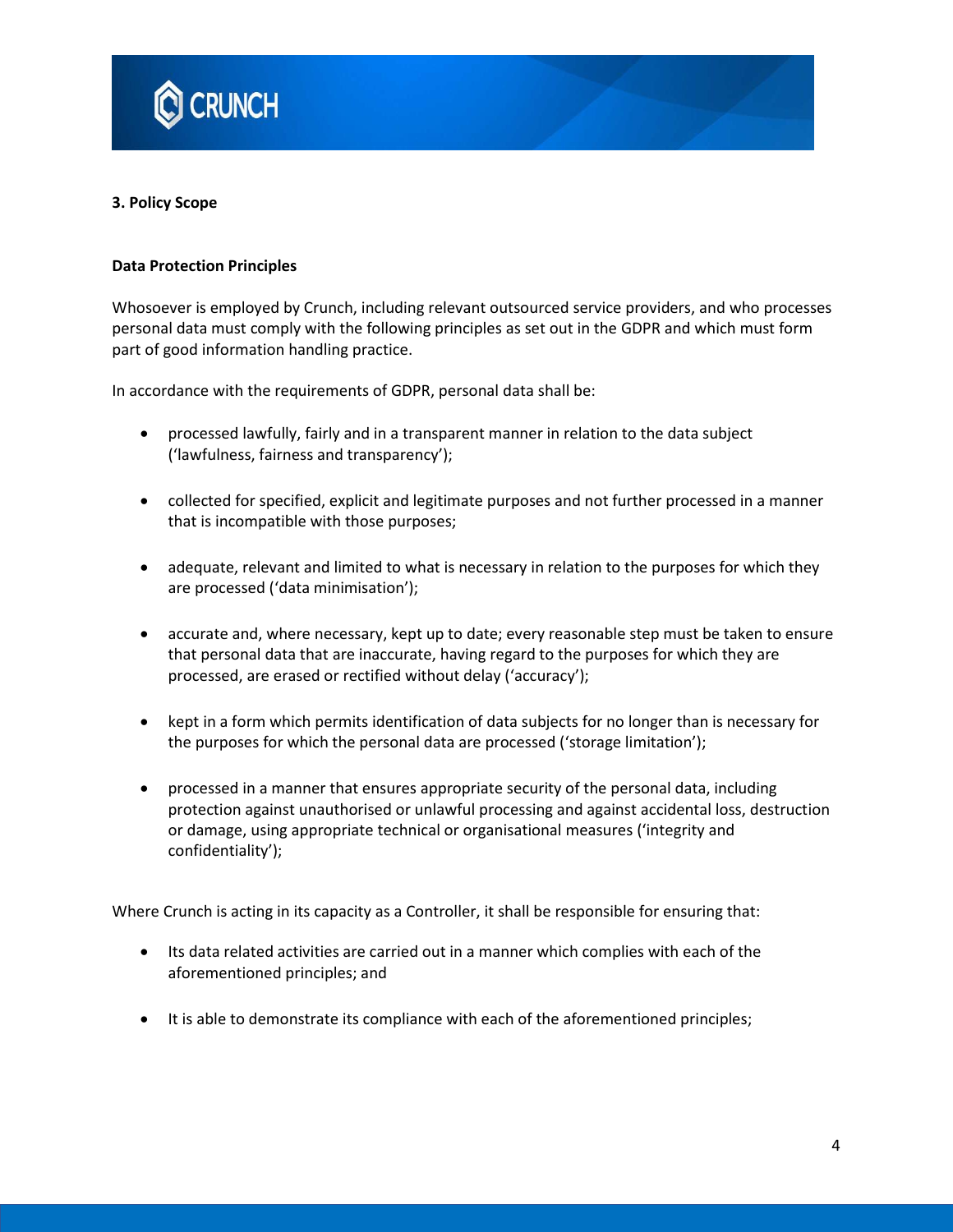

The principles are intended to protect the rights of individuals about whom Crunch records personal data. As the principles are only expressed in general terms, detailed information handling procedures need to be implemented so as to ensure that the principles are complied with within Crunch. In order to achieve this, employees must be given suitable periodic training so that they are aware of their individual and collective responsibilities.

## **4. Collection and Use of Data within Crunch**

All personal data must be obtained in accordance with the GDP Regulations. The person disclosing the data, "Data Subject", must be made aware of the uses to which that data will be put and must consent to those uses before the data is passed to Crunch. Data can only be used for the purposes consented to by the Data Subject.

All data must be accurate and kept up to date. Wherever possible, the Data Subject should be invited to check and confirm the accuracy of the data. This applies when data is first collected and whenever use is subsequently made of that data.

All Data Subjects have the legal right to review data held about them by Crunch. Wherever possible, only factual data should be stored. Where other data (e.g. details of telephone conversations or (meetings) has to be stored, then it must be objective and honest, and must not include personal opinions.

When discussing or revealing data over the telephone to a caller who has questions relating to the information held, checks must be made to confirm that the person making the request is in fact the Data Subject. Date of birth or some other personal detail could be used to confirm identity. If you are not sure of the person's identity, then the request for the personal data should be made in writing to Crunch.

Personal data will not be kept any longer than necessary for the purpose(s) for which it was collected. GDPR is not intended to prevent the processing of personal data, but to ensure that it is done fairly and without adversely affecting the rights of the data subject.

For personal data to be processed lawfully, they must be processed on the basis of one of the legal grounds set down within GDPR. Typically, we rely upon one or more of the following grounds to justify the processing of personal data:

- The data subject providing consent to the processing of his or her personal data for one or more specific purposes;
- The processing is necessary for the performance of a contract to which the data subject is party or in order to take steps at the request of the data subject prior to entering into a contract;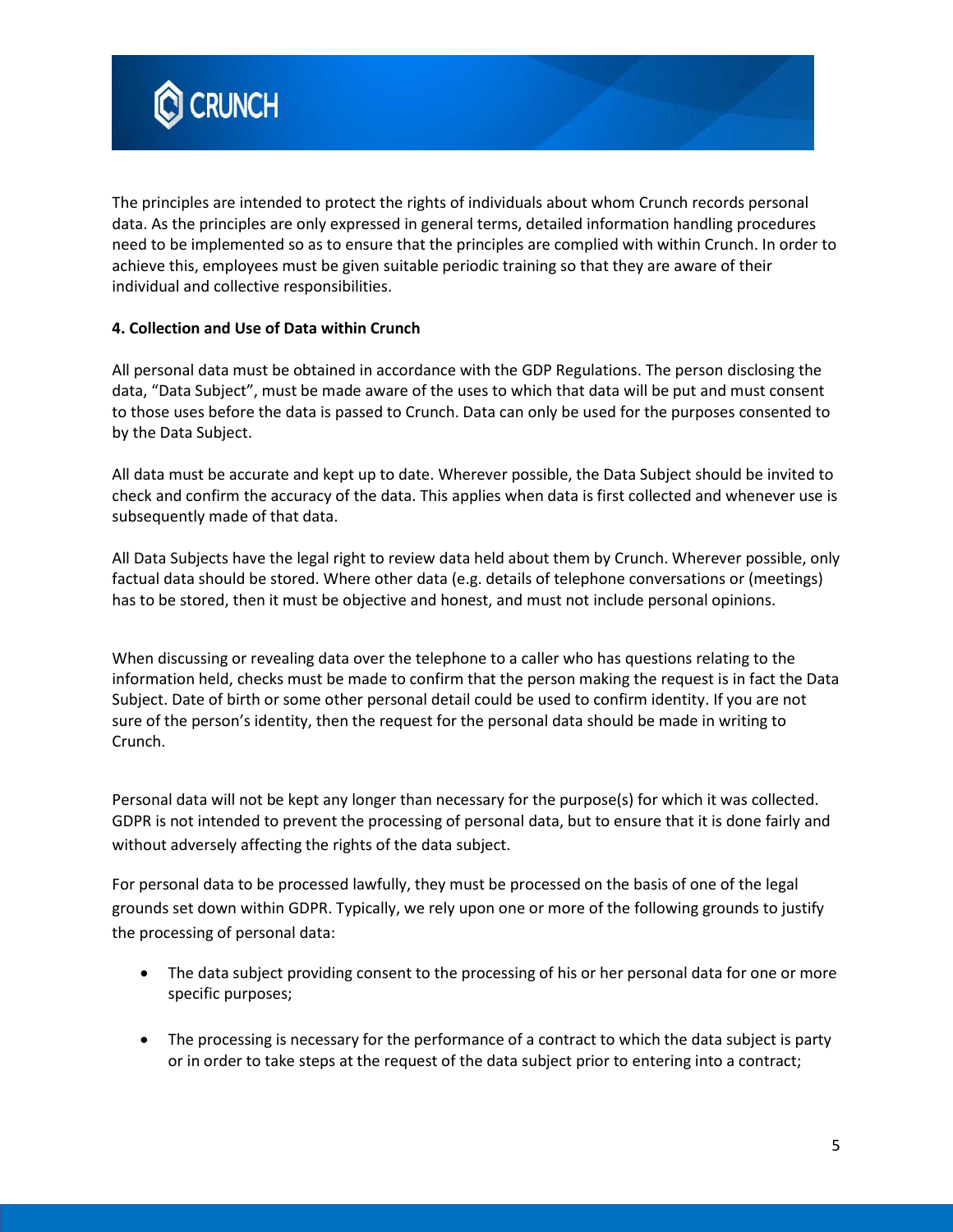

- The processing is necessary for compliance with a legal obligation to which we, in our capacity as either a Processor or Controller are subject to; and
- The processing is necessary for the purposes of legitimate interests pursued by us, in our capacity as a controller;

When processing personal data in the course of business, whether in the capacity of Processor or Controller, which will depend on the circumstances, we will ensure that processing is justified on at least one of the aforementioned grounds or on such other grounds as are provided for within GDPR.

All personal data which is received will only be processed for the specific purposes set down in our data inventories or for other purposes specifically permitted by GDPR, these inventories will be updated on a periodical basis.

All personal data will be processed in accordance with the Data Subjects rights which include:

- The right of access;
- The right to rectification;
- The right to erasure, (otherwise referred to as the 'right to be forgotten');
- The right to restriction of processing;
- The right to data portability;
- The right to object;

The right not to be subject to a decision based solely on automated processing;

#### **5. Transferring Data Outside the EU**

Under the Regulations, transfers of personal data to countries outside the EEA are prohibited unless either:

- The transfer is made on the basis of an adequacy decision of the European Commission;
- The transfer is made subject to appropriate safeguards;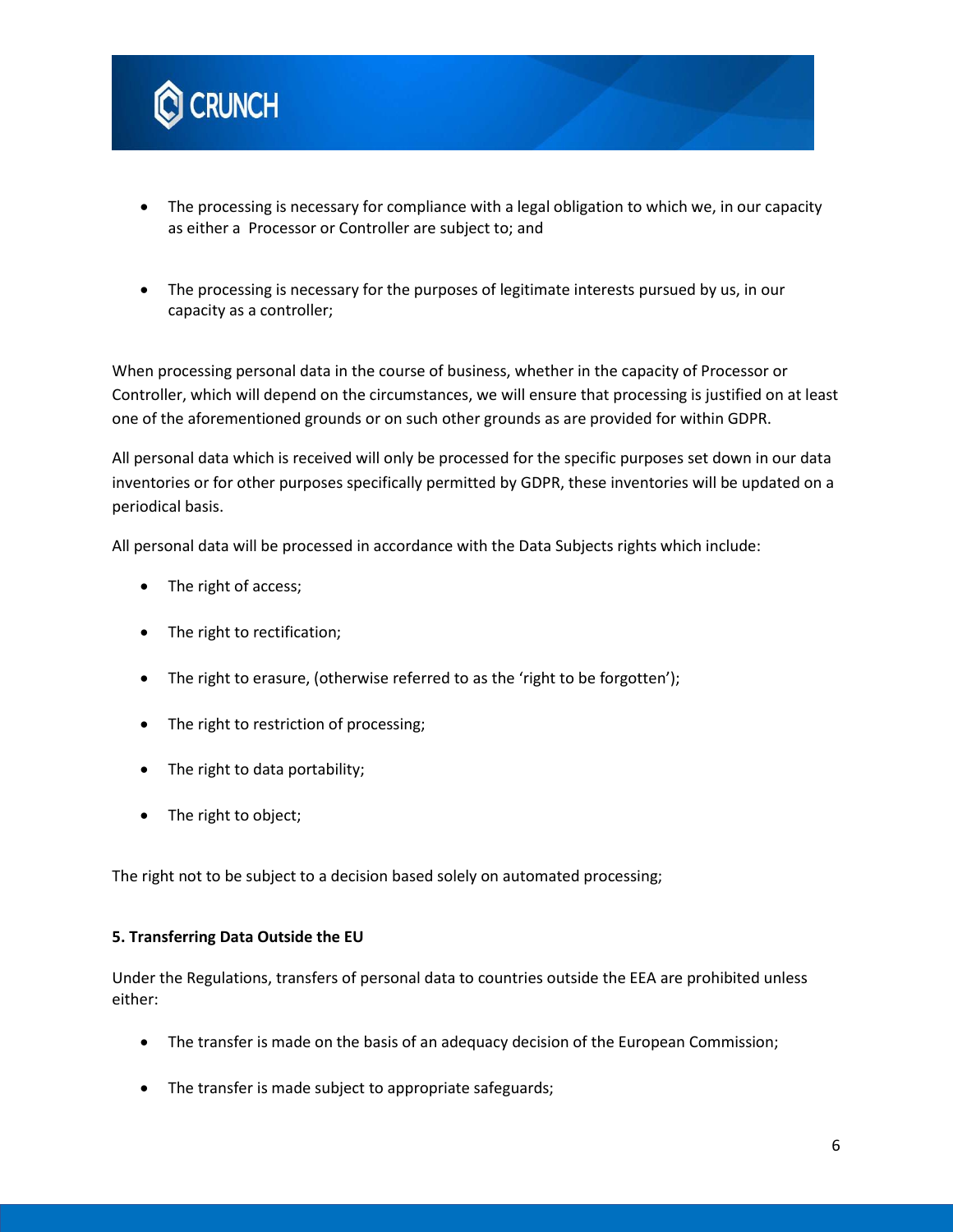

- The transfer is made in accordance with binding corporate rules; or
- The transfer is made in accordance with a specific derogation set down within GDPR;

In determining what makes a destination country adequate, it is possible to either rely on a published European Commission decision, or to make an assessment of adequacy based on a number of factors such as the nature of the data being transferred and the purposes for which they are being transferred, the law in the country in question and any security measures being taken.

If the destination country outside the EEA does not have adequate data protection laws in place, then the transfer will only be permitted where one or more specified preconditions can be met, such as where the data subject has consented, the transfer is necessary for the performance of a contract with the data subject or the rights of the data subject are protected by a contract based on the Europeanapproved terms in place between the sender and the recipient of the data.

#### **6. Data Protection by Design and Default**

Taking into account the state of the art, the cost of implementation and the nature, scope, context and purposes of processing as well as the risks of varying likelihood and severity for rights and freedoms of natural persons posed by the processing, we shall, both at the time of the determination of the means for processing and at the time of the processing itself, implement appropriate technical and organisational measures, such as pseudonymisation and tokenisation for a PAN, which are designed to implement data-protection principles, such as data minimisation, in an effective manner and to integrate the necessary safeguards into the processing in order to meet the requirements of GDPR and protect the rights of data subjects.

Furthermore, we shall implement appropriate technical and organisational measures for ensuring that, by default, only personal data which are necessary for each specific purpose of the processing are processed. That obligation applies to the amount of personal data collected, the extent of their processing, the period of their storage and their accessibility. In particular, such measures shall ensure that by default personal data are not made accessible without the individual's intervention to an indefinite number of natural persons.

#### **7. Contracts with Third Parties**

When any sub processing of personal data is carried out by a data processor (third party) on behalf of Crunch, the following protections will apply: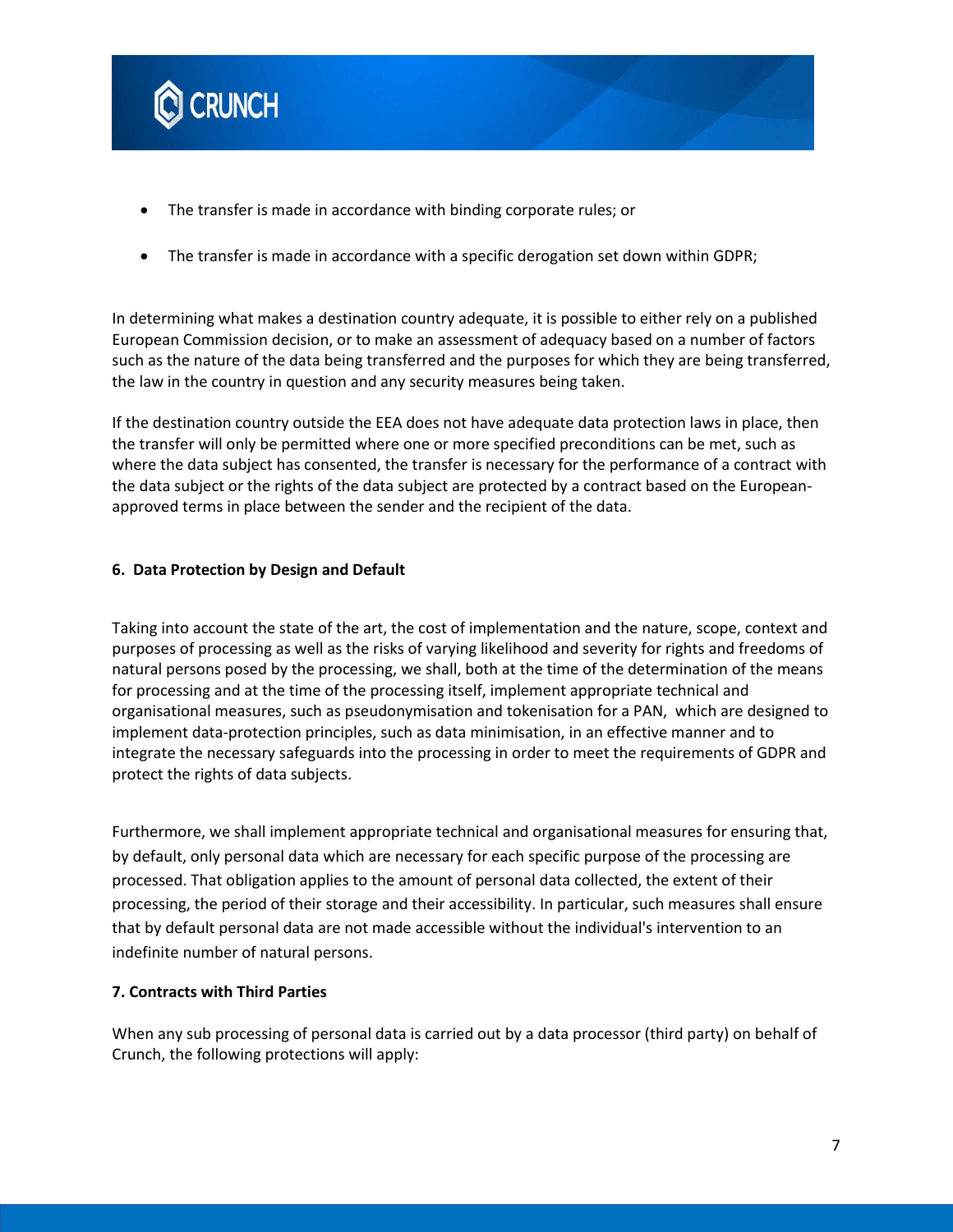

- The processing will be carried out under contract, which is evidenced in writing and under which the third party is to act only on instructions from Crunch. Crunch will be directed by the Controller as to what personal data should be collect for the process where appropriate;
- The contract will also require the third party to give assurances and guarantees that they will only process the data as directed by Crunch;
- Third party must provide guarantees in respect of the technical and organisational security measures governing the processing to be carried out; and
- Crunch will be able to conduct audit visits to ensure compliance with the above measures;

### **8. Data Security**

We will take appropriate security measures against unlawful or unauthorised processing of personal data, and against the accidental loss of, or damage to, personal data.

We will put in place procedures and systems to maintain the security of all personal data from the point of collection to the point of destruction. Personal data will only be transferred to another data processor if the processor in question operates adequate data security measures.

To guard against the accidental loss, destruction or damage to personal data, Crunch will operate a comprehensive back up and disaster recovery plan for all data recorded.

#### **9. Subject Access**

Any individual has the right to be told whether any personal data is held about him by Crunch and, if so, to be supplied with a copy of that data, the individual also has the right to have his data amended and deleted.

Where Crunch is acting as a Processor in respect of the individual's data, a Subject Access Request will need to be made to the Controller, who will review and decide if the request is justifiable. If it is the request will be passed to Crunch to deal with. In the case of Crunch acting as a Controller in respect of individual's data, Crunch will deal with this internally. In both instances it will be necessary To follow the Data Subject Access Request Procedure that can be found at Appendix 1 of this document.

In addition, where data is processed automatically, and is likely to form the sole basis for any decision significantly affecting the data subject, then the individual will also be entitled to know the logic involved in the decision making process.

Crunch must bear in mind that any response will need to include data held on Crunch's systems within other companies of its Group. Crunch has 30 days in which to respond, and any such formal request for the release of information to an individual must be immediately reported to the company's Compliance Department.